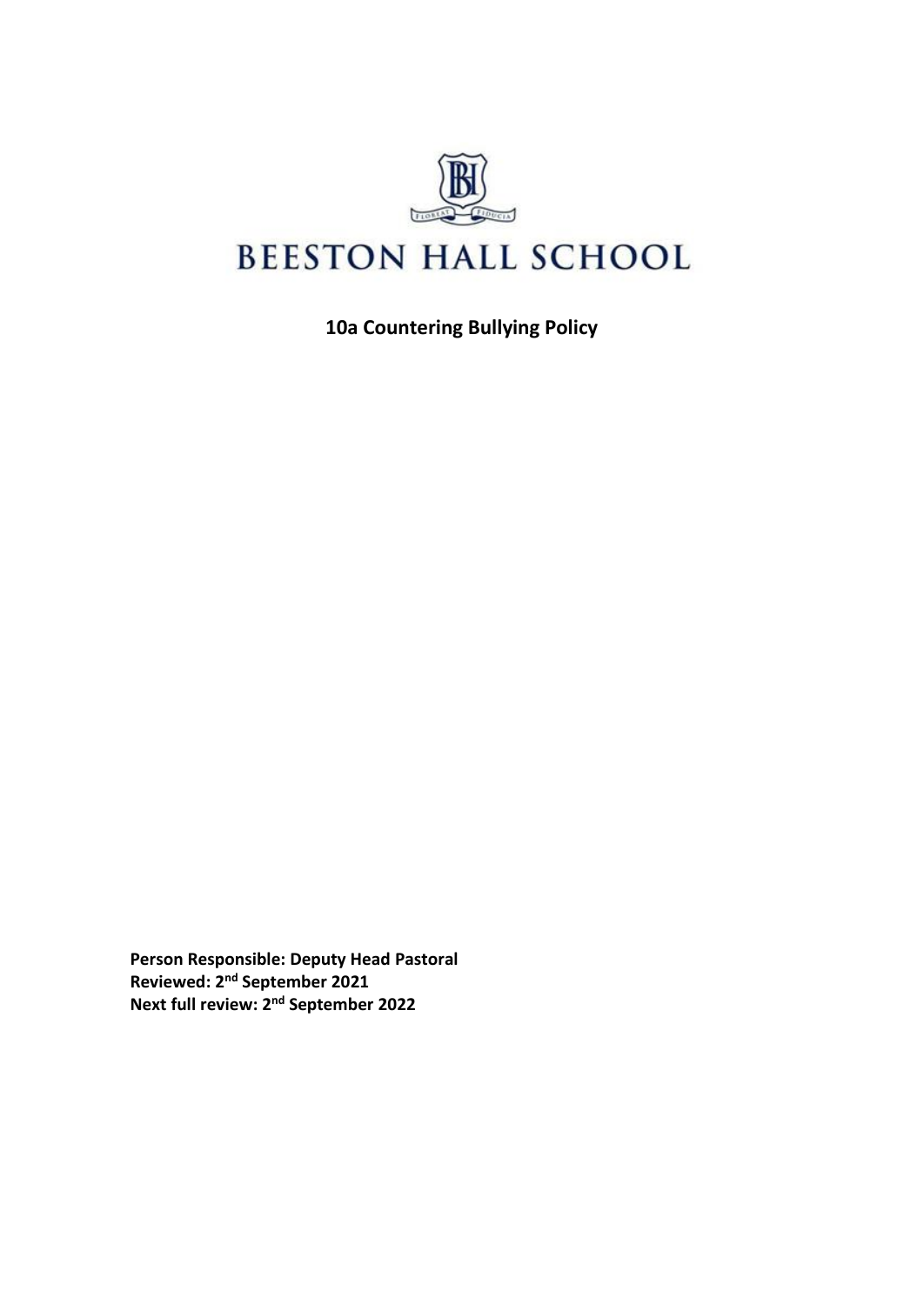# **Aim**

At Beeston Hall School we aim to have an ethos of good behaviour where pupils treat one another and the school staff with respect because they know that this is the right way to behave. Values of respect for staff and other pupils, an understanding of the value of education and a clear understanding of how our actions affect others permeate the whole school environment and are reinforced by staff and older pupils who set a good example to the rest.

All forms of bullying, including those motivated by prejudice, must not be tolerated and should always incur a disciplinary sanction.

No one should suffer the pain and indignity that bullying can cause. It should be noted that the seriousness of bullying, both physical and emotional, may cause psychological damage.

Providing a safe and happy learning environment is integral to achieving the wider objectives of school improvement:

- Raising attainment
- Improving school attendance
- Promoting equality and diversity
- Ensuring the well-being of all members of the schoolcommunity.

Bullying behaviour is always unacceptable and will not be tolerated at Beeston Hall School because:

- It is harmful to the person who is bullied, and to those who engage in bullying behaviour and those who support them.
- It interferes with a pupil's right to enjoy his/her learning and leisure time free from intimidation.
- It is contrary to all our aims and values, our internal culture and the reputation of the School.

In line with Independent School Standards Regulations 2010, Beeston Hall School ensures that an effective anti-bullying strategy has been drawn up and is being implemented. The effective antibullying strategy links in with the Equality Act's (2010) three aims:

- Eliminate unlawful discrimination, harassment, victimisation and any other conduct prohibited by the act.
- Advance equality of opportunity between people who share a protected characteristic and people who do not share it.
- Foster good relations between people who share a protected characteristic and people who do not share it.

Through the operation of this policy we aim:

- To maintain and drive a positive and supportive culture among all pupils and staff throughout the School.
- To deter bullying behaviour, detect it when it occurs, and deal with it by counselling and/or disciplinary sanctions set out in the Rewards and SanctionsPolicy.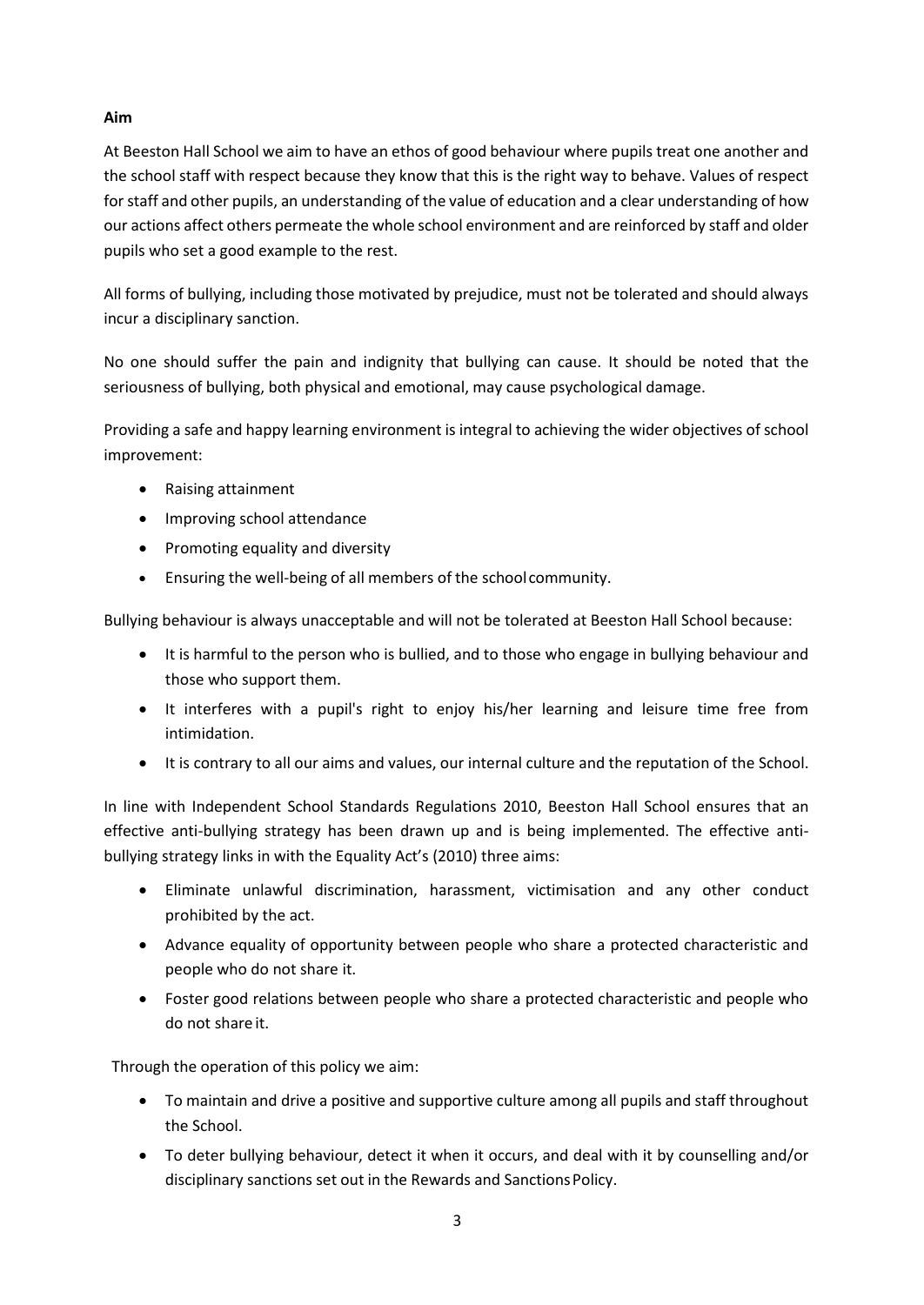#### **What is bullying?**

Bullying is behaviour by an individual or group, repeated over time, that intentionally hurts another individual or group either physically or emotionally.

Bullying can take many forms (for instance, cyberbullying via text messages or the Internet), and is often motivated by prejudice against particular groups, for example on grounds of race, religion, gender, sexual orientation or because a child is adopted or has caring responsibilities. It might be motivated by actual differences between children or perceived differences.

Stopping violence and ensuring immediate physical safety is obviously the school's first priority, but emotional bullying can be more damaging than physical.

Many experts say that bullying involves an imbalance of power between the perpetrator and the victim. This could involve perpetrators of bullying having control over the relationship which makes it difficult for those they bully to defend themselves. The imbalance of power can manifest itself in many ways, it may be physical, psychological (knowing what upsets someone), derive from an intellectual imbalance, or by having access to the support of a group, or the capacity to socially isolate. It can result in the intimidation of a person or persons through the heat of violence or by isolating them either physically or online.

#### **What is cyberbullying?**

Cyberbullying is bullying that takes place using technology. Whether on social media sites, through a mobile phone or gaming sites, the effects can be devastating for the young person involved. There are ways to help prevent a child from being cyberbullied and to help them cope and stop the bullying if it does happen.

The rapid development of, and widespread access to technology has provided a medium for 'virtual' bullying, which can occur in or outside school. Cyberbullying is a different form of bullying and can happen at all times of the day with a potentially bigger audience and more accessories as people forward content at a click.

Parents and carers need to be aware that most children have been involved in cyberbullying in some way, either as a victim, perpetrator, or bystander. By its very nature, cyberbullying tends to involve a number of online bystanders and can quickly spiral out of control.

Children and young people who bully others online do not need to be physically stronger and their methods can often be hidden and subtle.

Cyberbullying can also involve adults; even though technology has provided wonderful opportunities for both teaching and learning, it has led to some teachers becoming the victims of internet messaging that undermines or ridicules them. It is important that parents make clear that this is not acceptable behaviour and lead by example. What was once a conversation at the school gate between small groups of parents and carers can now become a conversation with perhaps hundreds of "friends" on social networking sites, permanent, with a large audience, and easily shared. Whilst parents and carers have the right to be critical of decisions made by schools or even individual staff members, they should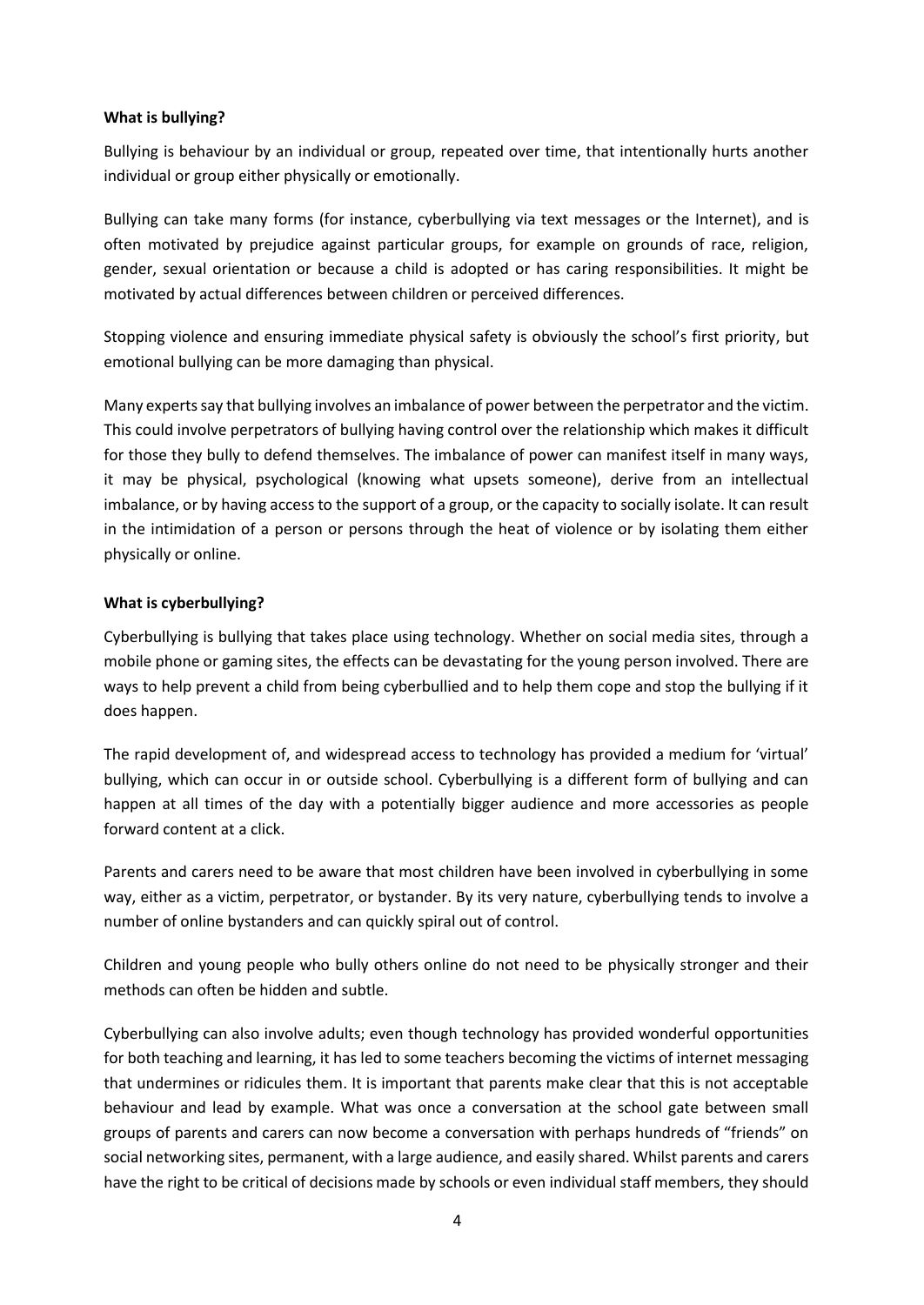raise concerns in an appropriate way and not become abusive or libellous. Open conversations on social networking sites are not private and can easily be reported to school staff, even if it was not the intention to share their views directly.

The wider search powers included in the Education Act 2011 give teachers stronger powers to tackle cyberbullying by providing a specific power to search for and, if necessary, delete inappropriate images (or files) on electronic devices, including mobile phones. Refer to the School's Screening, Searching and confiscation policy.

For further information please refer to the Cyber Bullying Policy located at the end of this policy.

#### **Dealing with bullying What Beeston will do:**

We are a caring School and will not tolerate bullying – we will listen to worries or anxieties.

Each case will be investigated, and action taken:

- Beeston is a proactive school which takes measures through positive education and reinforcement to make children aware of the dangers of bullying and the necessity to counter bullying wherever it may arise. Pupils are made aware that action is always taken, that this will be designed to make the situation better and the victim will not be threatened, nor will the situation be made worse by their action.
- We endeavour to involve the children and other caring individuals in identifying situations where bullying may be a concern. Where identified, dangerous times and areas are given increased supervision.
- All incidents or suspicions of bullying are investigated, with bully and victim interviewed separately along with any witnesses.
- We will in the first instance try to help the bully to be aware of the effect of their behaviour and adapt it into more positive channels. This should be coupled with an acknowledgement of his/her guilt, an apology to the victim and an appropriate sanction.
- We will work with the victim to see if any of their behaviour is causing the bullying, but we will protect the victim by staff presence and by the involvement of other children.
- Staff will be informed of any bullying incidents and told of any outcome or ongoing concern.
- If the bullying is serious or persistent, then the parents of both bully and victim will be informed and the parents will be asked to become involved in stopping it.
- If the bullying continues, the bully could be isolated in class or excluded from school.
- We will regularly update and evaluate our approach to take account of developments in technology, for instance updating 'acceptable use' policies for computers.
- Use PSHEE to openly discuss differences between people that could motivate bullying, such as religion, ethnicity, disability, gender or sexuality, and also children with different family situations, such as looked-after children or those with caring responsibilities. We will also teach children that any prejudice-based language is unacceptable.
- We will make it easy for pupils to report bullying so that they are assured that they will be listened to and incidents acted on. Pupils should feel that they can report bullying which may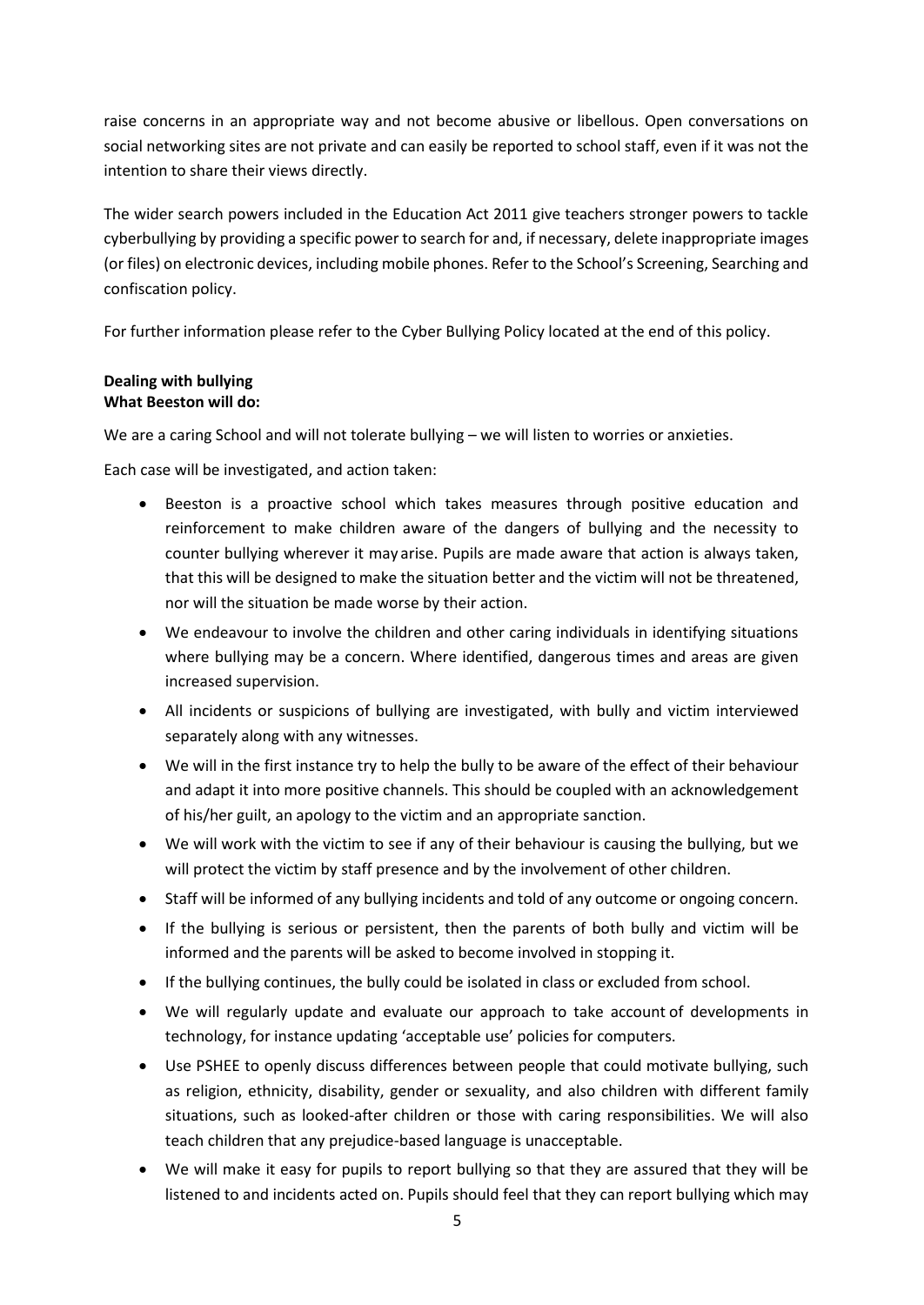have occurred outside of school including cyber-bullying.

• We will provide effective staff training, ensuring that all of the school staff understand the principles behind the Countering Bullying Policy, its legal responsibilities regards in bullying, how to resolve problems and where to seek support.

After incidents, all staff monitor the situation and report back to the Deputy Head during pastoral meetings, with, as necessary, a follow-up meeting with parents.

We encourage every pupil to understand that:

- Every complaint of bullying will be taken seriously by following the flowchart in Appendix 1.
- Members of staff will deal with a complaint correctly and effectively in accordance with their experience and the training they have received.
- There is a solution to nearly every problem of bullying. A pupil who complains will receive support and advice, and in many cases the problem can be dealt with on a no-names basis.
- The primary aim will be for the bullying to cease and that the consequences of bullying reflect the seriousness of the incident so that others see that bullying is unacceptable.

# **Prevention**

#### **Anti-Bullying Culture Ethos:**

Our expectation of all members of the School community is that:

- Everyone will uphold the Countering Bullying Policy.
- A pupil or a member of staff who witnesses or hears of an incident of bullying will report it.
- A complaint of bullying will always be taken seriously.
- No one will tolerate unkind actions or remarks or stand by when someone else is being bullied.

#### **Equal opportunities:**

In School and in every year group:

- Discriminatory words and behaviour are treated as unacceptable.
- Positive attitudes are fostered towards people who are disabled and towards ethnic, cultural and linguistic groups within and outside the School.
- Positive attitudes are fostered towards both sexes through the curriculum and tutorials.

#### **Staff:**

Through their training and experience, members of the staff are expected to promote an anti-bullying culture by:

- Celebrating achievement.
- Anticipating problems and providing support.
- Disciplining sensibly and fairly in line with the School's Rewards and Sanctions Policy.
- Making opportunities to listen to pupils whilst following advice laid out in the School's Safeguarding Policy.
- Acting as advocates of pupils.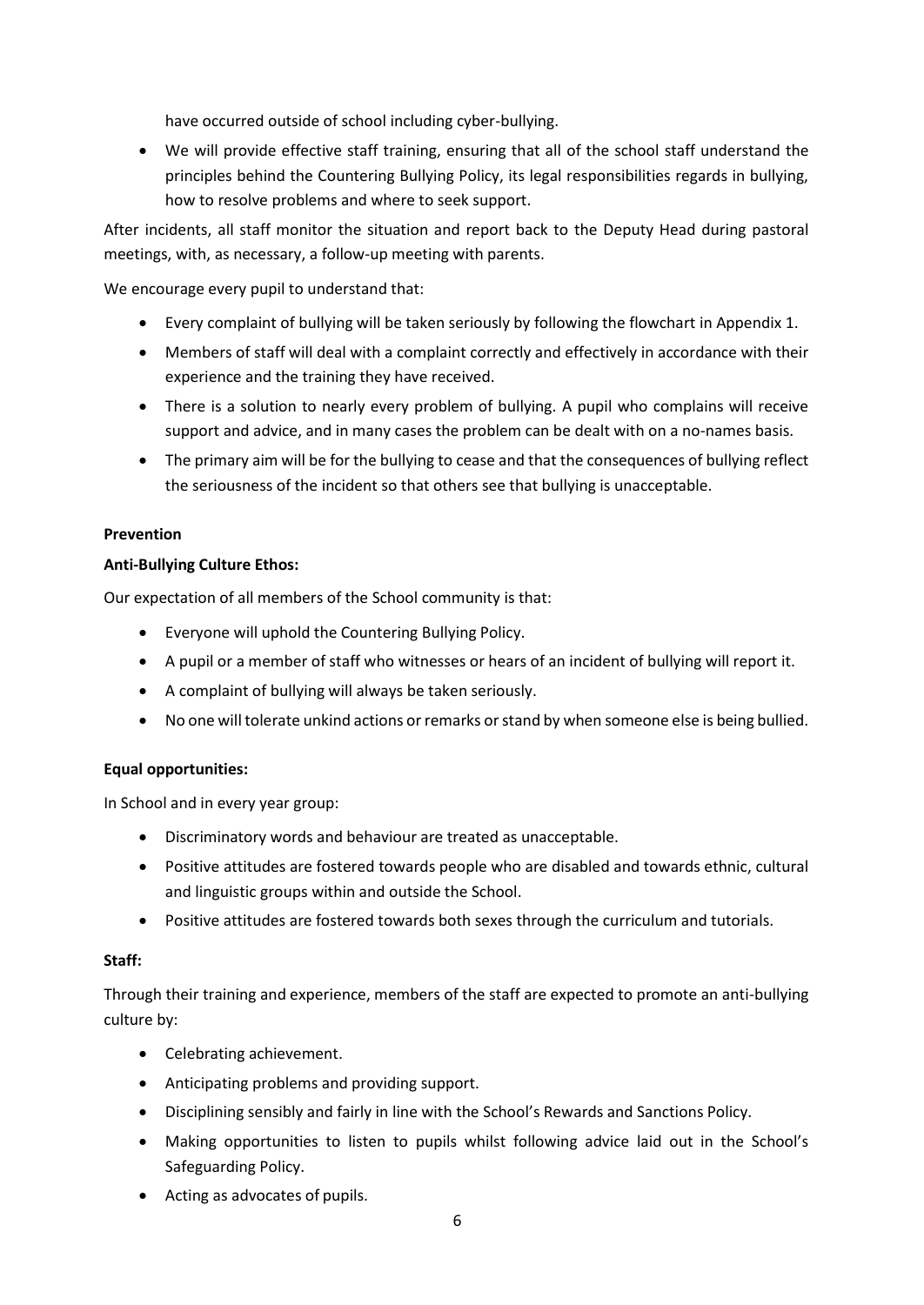# **Anti-discrimination law:**

Staff must act to prevent discrimination, harassment and victimisation within the school. Pupils:

Through our pastoral care systems, pupils are informed and taught that bullying will not be tolerated in the school. They are encouraged:

- To celebrate the effort and achievements of others.
- To hold and promote positive attitudes.
- To feel able to share problems with staff.
- To turn to someone they trust if they have a problem.
- Not to feel guilty about airing complaints.
- To treat meals as pleasant socialoccasions.

#### **Anti-Bullying Systems**

#### **Approach:**

Our systems for detecting and dealing with bullying are designed to operate:

- Vertically, through all year groups.
- Horizontally, within year groups and in the classroom and otheractivities.

Our anti-bullying systems are implemented and driven in the way described below.

# **Complaints:**

A pupil who is being bullied should complain without delay and can do so in several ways. S/he can:

- Tell his/her parents, his/her Form Tutor, his/her Mentor, Headmaster, Deputy Heads, Boarding Houseparent, a Matron, or any other member of staff or a responsible older pupil. Place a note in the "Worry Boxes" situated around the school. These boxes are bird boxes and the member of boarding staff will check these when they do the evening lock up. This is usually DLP. DLP will then share this with the Deputy Head Pastoral and with the DSL if necessary.
- Contact our Independent Listener, Bobbie Coe.
- Contact Childline.
- NSPCC.
- Office of Children's Commissioner.

#### **Vigilance:**

Members of staff are vigilant at **all times**, but particularly:

- Before and in between lessons; in the queue for the Dining Hall and changing rooms.
- In the Boarding House, particularly indormitories. On school transport.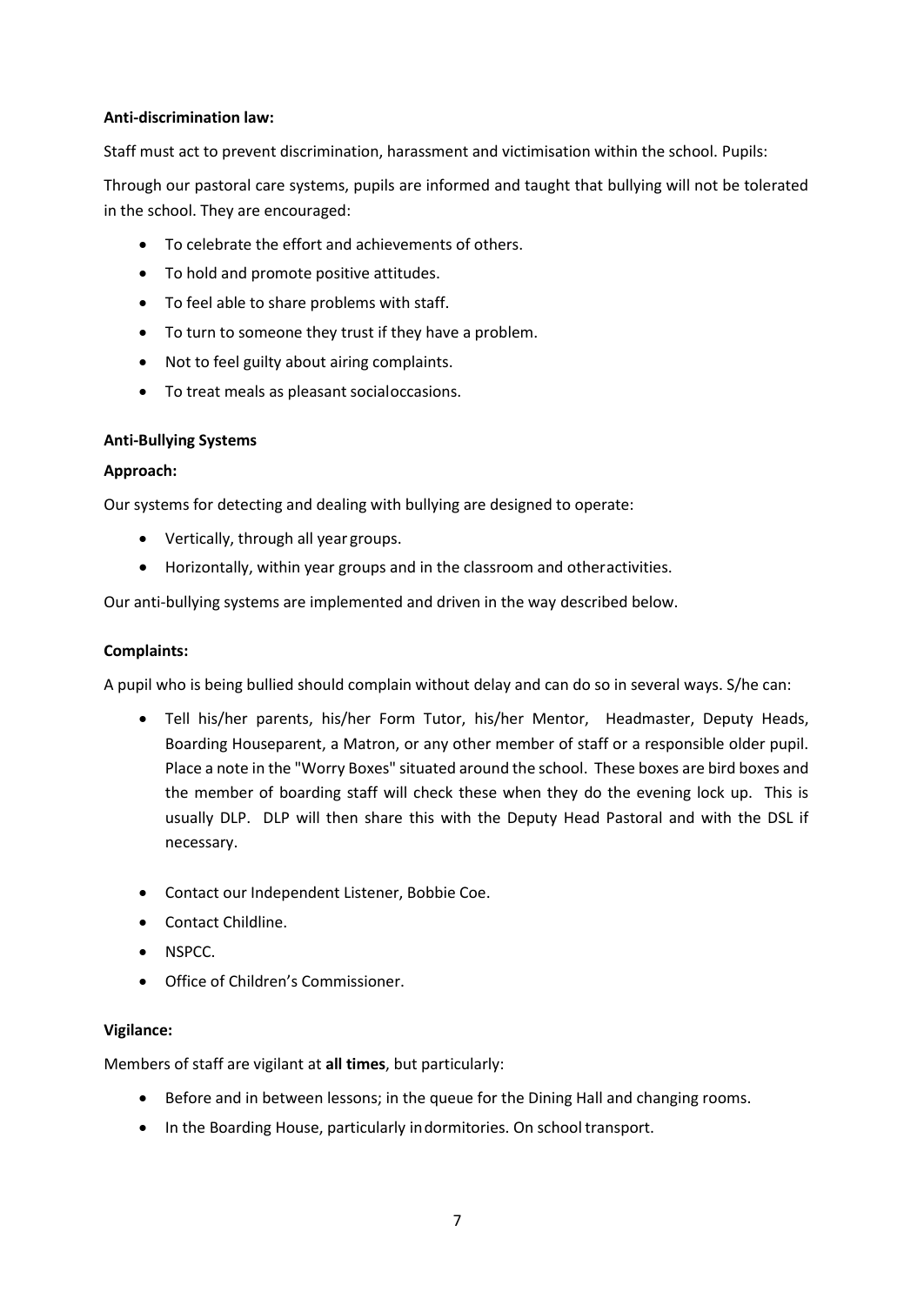# **Meetings:**

Bullying is regularly discussed in meetings between:

- Prep, Pre-Prep and Deputy Head Pastoral
- Form tutors, mentors and pupils in their form tutor group.
- School staff and matrons.
- Boarding team.
- CR Meetings, weekly briefings and daily updates.

The result of these meetings is to feed-back information about friendship patterns, particular incidents, any pupil who seems to be isolated, any growing "power base" and any known conflict between a member of staff and a pupil, or between pupils.

#### **Record keeping:**

Staff maintain records of the welfare and development of individual pupils. The Deputy Head Pastoral keeps a yearly folder in his office with hard copies and staff input information into the school management system on the specific pupil's profile either using student profiling or wellbeing manager.

#### **Education:**

School declaration on safeguarding children is published in the termly calendar. PSHEE/RSHE is taught weekly from Year 3 to Year 8 and the issue of bullying is addressed regularly as well as recognizing the anti-bullying national week and taking part in 'the big antibullying assembly annually'. More Age appropriate provisions for older pupils are put on through collapsed days in the timetable, with experts who advise on the impact of verbal, emotional, cyber or physical bullying.

# **Staff training:**

Appropriate training in all aspects of care is arranged to ensure that staff have the necessary professional skills, especially:

• Awareness of the risk and indications of child abuse and bullying and how to deal with cases.

And in year groups, ensuring that:

- There is an adequate presence of staff.
- Staff are actively involved with pupils in all areas of the year group when they are on duty.
- Attempts are made to avoid boredom and lack of purpose among pupils.
- There is space available for pupils' quiet withdrawal.
- There is no crowding in bedrooms or common rooms.
- Good behaviour and discipline aremaintained. Pupils' responsibilities:

We emphasise with prefects and senior pupils the role which is expected of them in setting a good example and being helpful to younger pupils and each other. Older boarders are encouraged to keep an eye on younger boarders and offer support, where it is needed, and in particular:

- The responsibilities of senior pupils are appropriately limited.
- Members of staff expect prefects and senior boarders to offer supervisory support.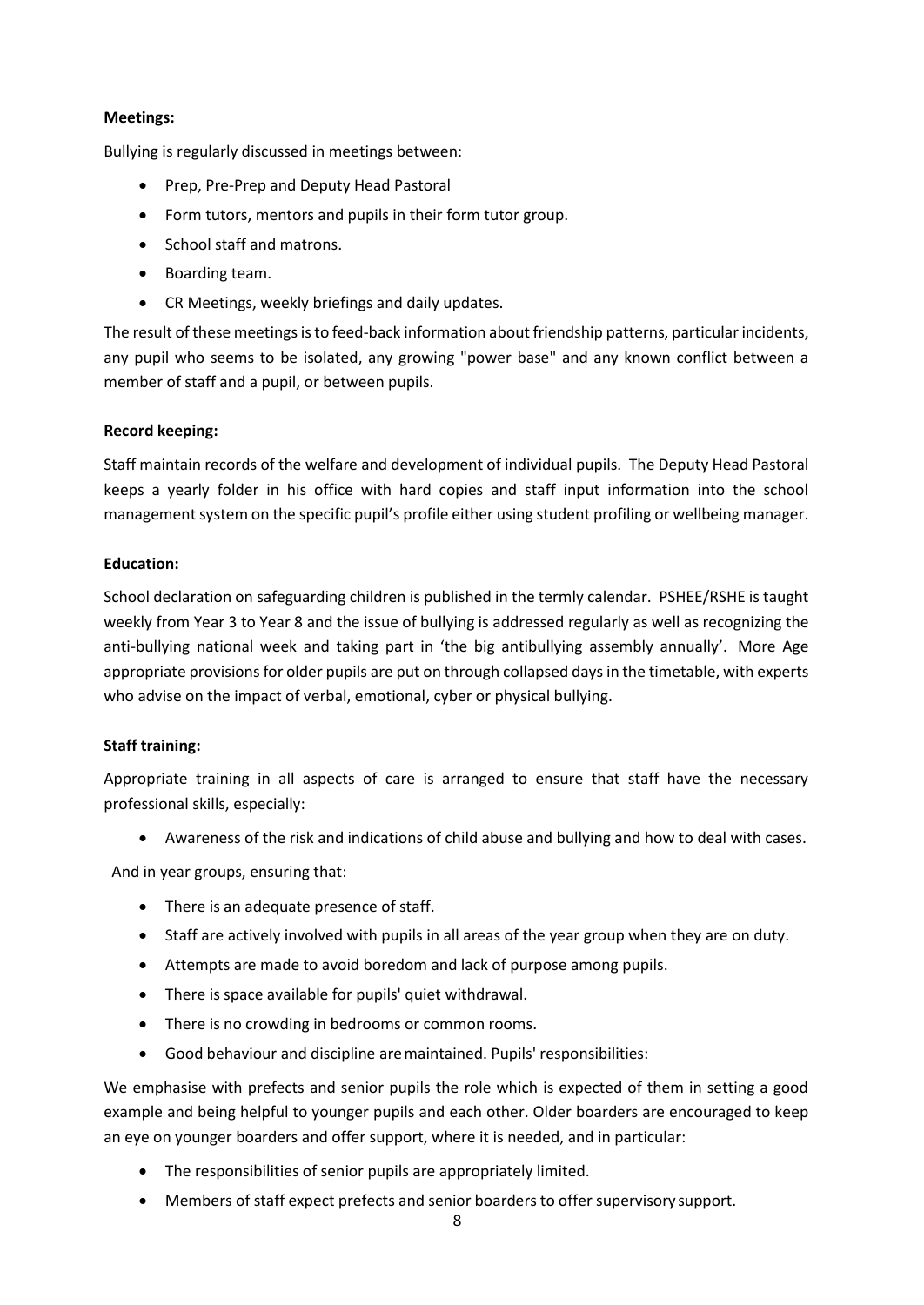# **Monitoring:**

Every complaint or report of bullying must be recorded on the MIS system, ISAMS (the school's Management Database and are logged under the reward and conduct manager on ISAMs by staff. This isthen reviewed and the Deputy Head (Pastoral) who will then decide if the incident is indeed a bullying incident. If it is, the Deputy Head (Pastoral) will log this on the wellbeing manager with the nature set to bullying. This will ensure a log of bullying incidents can be tracked and referred to if future incidents occur. The wellbeing manager will also provide reminders for regular actions. The DSL and other key pastoral staff monitor entries onto the Wellbeing Manager and the DSL judges whether or not there is a safeguarding concern to action.

The Headmaster records all major sanctions and the record is monitored by the Chairman of the Governors regularly.

#### **Reporting incidents**

#### **Victim:**

There are many reasons why a pupil who has suffered bullying may be reluctant to report it. S/he may become demoralised and may say, for example:

- It is telling tales. They won't believe me because the person I am complaining about is popular and I am not, and I will become even more unpopular.
- The things they are saying and doing are too embarrassing to discuss with an adult.
- It is all my fault anyway for being overweight/too studious etc.
- There are too many of them; there is nothing the staff can do.
- It will get back to my parents and they will think less of me.
- I will just try and toughen up and grow a thicker skin.
- I will lie low and not audition for a part in the school playetc.

#### **Witnesses:**

Nobody may have witnessed the bullying. However, there are also reasons why a pupil who has witnessed or learned of bullying behaviour may not want to make a report. S/he may say:

- It is "grassing" and I will become unpopular.
- It is not my concern anyway. I don't rate the victim and I would find it embarrassing to be associated with him/her.

#### **Procedures**

# **Guidelines:**

The following procedures are a guideline except where expressed in the terms "should' or "must". The best guide is the experience and training of the staff.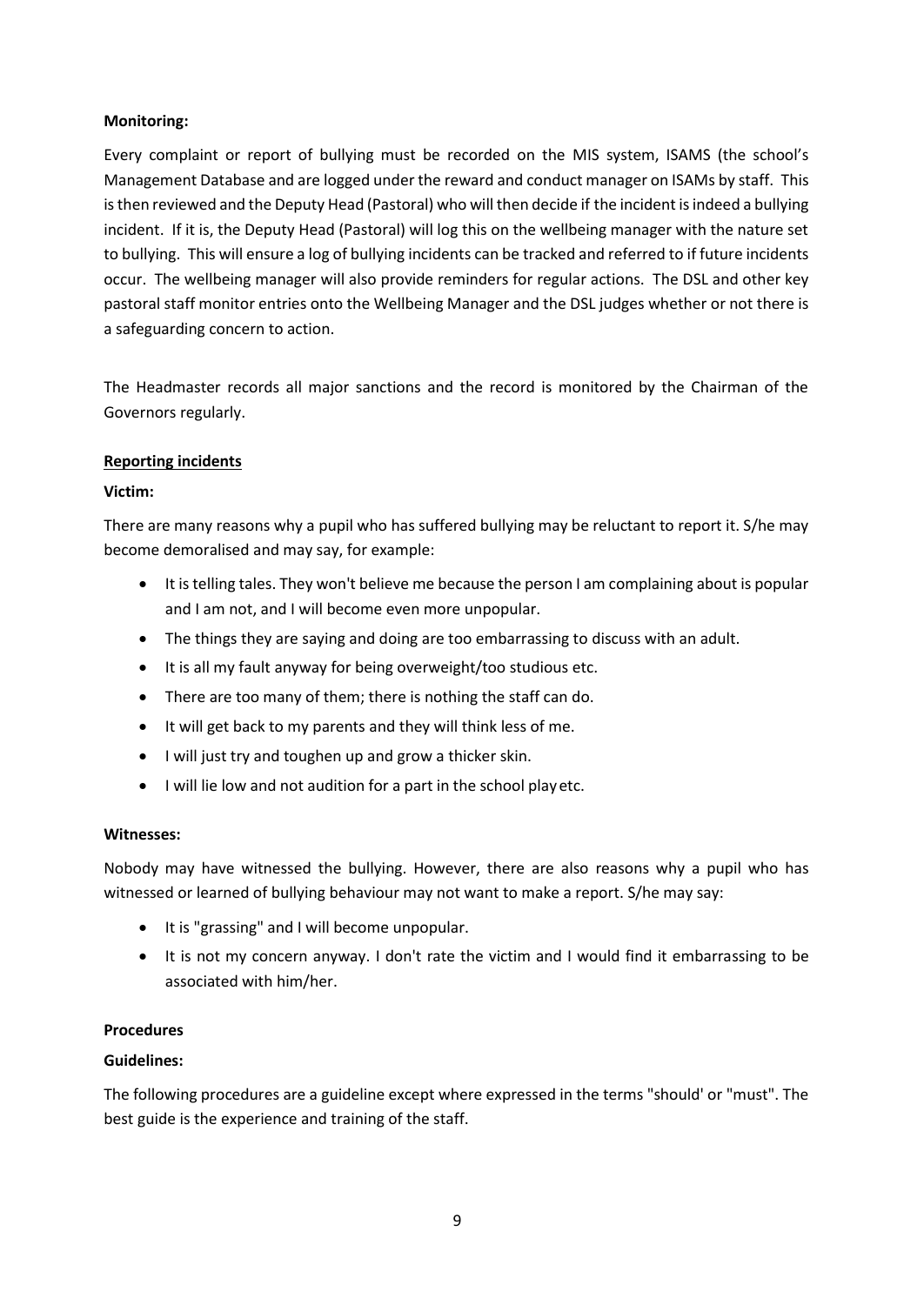# **Initial complaint:**

A person in authority who learns of alleged bullying behaviour should:

- Firstly, offer advice, support and reassurance to the alleged victim.
- Report the allegation to the child's Form Tutor as soon aspossible.

#### **Assessment:**

The victim's Form Tutor will see the victim and (unless the case is very serious) any witnesses without delay and form an initial view of the allegation:

- Is the child suffering or likely to suffer significant harm? If so, the DSL will be informed and the Safeguarding procedure will take place.
- The nature of the incident/s physical? Verbal? Exclusionary? Etc.
- Is it a "one-off" incident involving an individual or a group?
- Is it part of a pattern of behaviour by an individual or a group?
- Has physical injury been caused? Who should be informed the Headmaster? Parents? The School's DSL?
- Can the alleged bully be seen on a no-names basis?
- What is the likely outcome if the complaint proves to becorrect?

At this stage, the possible outcomes for an incident which is not too serious include:

- There has been a misunderstanding which can be explained sympathetically to the alleged victim with advice to the alleged bully.
- The complaint is justified in whole or in part, and further action will be needed (see Range of Action below).

The member of staff should refer to the 'How to deal with a report of bullying' flow chart and follow the procedures contained within it.

# **Serious incident:**

If the Form Tutor believesthe child is suffering or likely to suffer significant harm or that serious bullying behaviour has occurred or has recurred after warnings have been given to the "bully", s/he must inform the Headmaster and the Deputy Head Pastoral, who will inform the DSL if this is deemed a safeguarding issue. The DSL will follow the School's Safeguarding procedures.

Some forms of bullying are illegal and will be reported to the police. These include:

- Violence or assault
- Theft
- Repeated harassment or intimidation, e.g. name calling, threats and abusive phone calls, emails or text messages
- Hate crimes

# **Range of action**:

When a complaint is upheld the range of responses will include one or more of the following: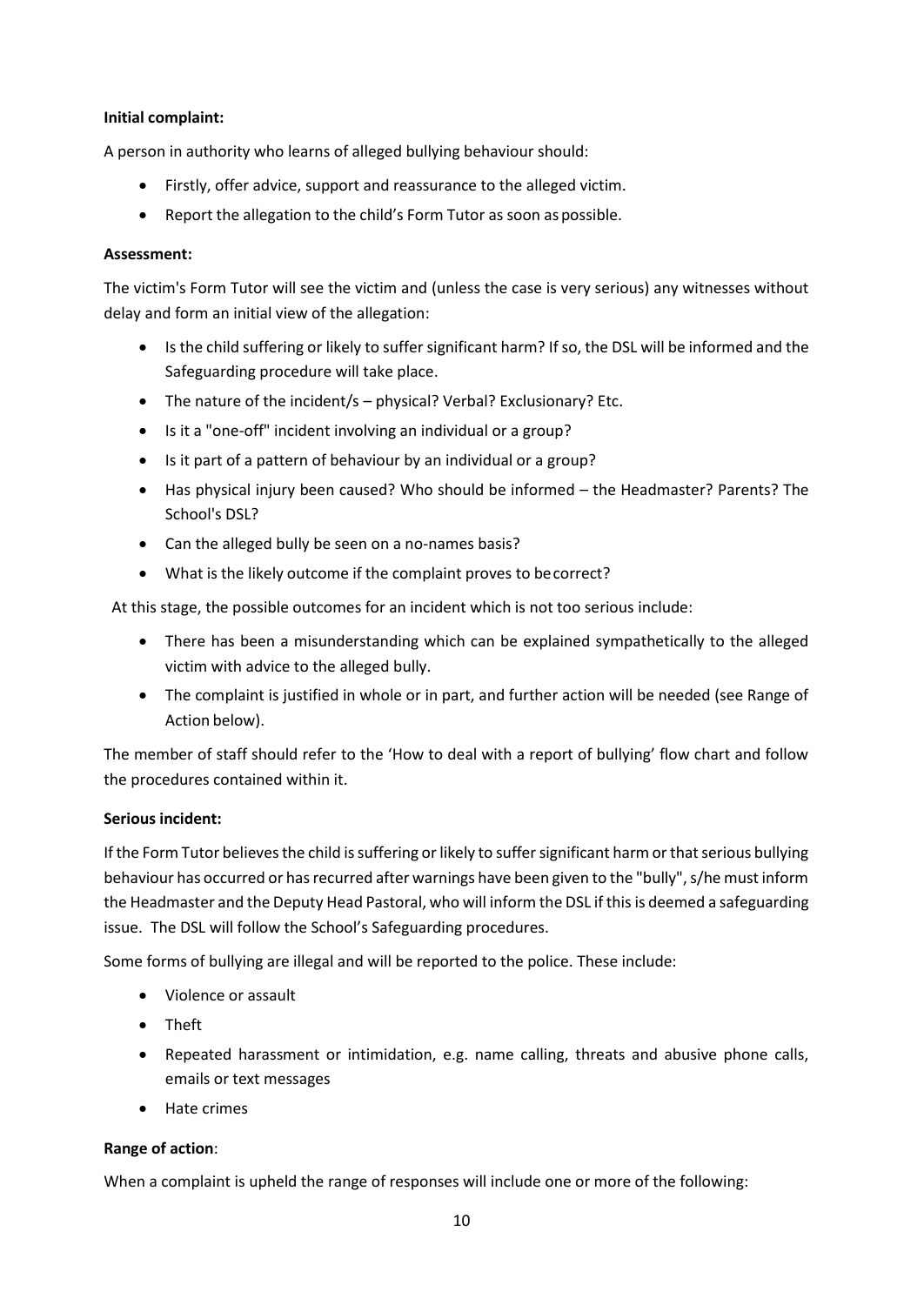- Advice and support for the victim and, where appropriate, establishing a course of action to help the victim.
- Advice and support to the bully in trying to change his/her behaviour.
- A supervised meeting between the bully and the victim to discuss their differences and the ways in which they may be able to avoid future conflict.
- A disciplinary sanction against the bully laid out in the Rewards and Sanctions Policy.
- In a very serious case or a case of persistent bullying, a pupil may, after a fair hearing, be required to leave the School permanently.
- Action to break up a "power base".
- Moving either the bully or victim to another tutor group after consultation with the pupil, his/her parents and the relevant staff.
- Involving Social Services or the Police.
- Notifying the parents of one or both pupils about the case and the action which has been taken.
- Such other action as may appear to the Headmaster to be appropriate.
- Noting the outcome in the School Management System and on pupil files.

#### **Monitoring:**

The position should be monitored for as long as necessary thereafter. Action may include:

- Sharing information with colleagues and with pupils in the Form Tutor Group and/or Boarding House so that they may be alert to the need to monitor certain pupils closely.
- Ongoing counselling and support.
- Vigilance.
- Mentioning the incident at staff meetings.
- Reviewing vulnerable individuals and areas of the School.
- Liaison between relevant staff.

# **Formal Complaint:**

If the victim or his/her parents are not satisfied with the action taken, they should be advised to make a formal complaint, according to the **Complaints Policy**. The Complaints Policy is available from the School Office.

#### **Review of the process:**

After an incident of bullying has occurred, the Deputy Head (Pastoral) will call a meeting of the relevant staff to discuss the process, actions and outcomes the school took to combat the bullying and stop it from occurring again. Any improvements to the process will occur and the policy will be updated accordingly.

# **Safeguarding children**

Under the Children Act 1989, a bullying incident should be addressed as a safeguarding concern when there is: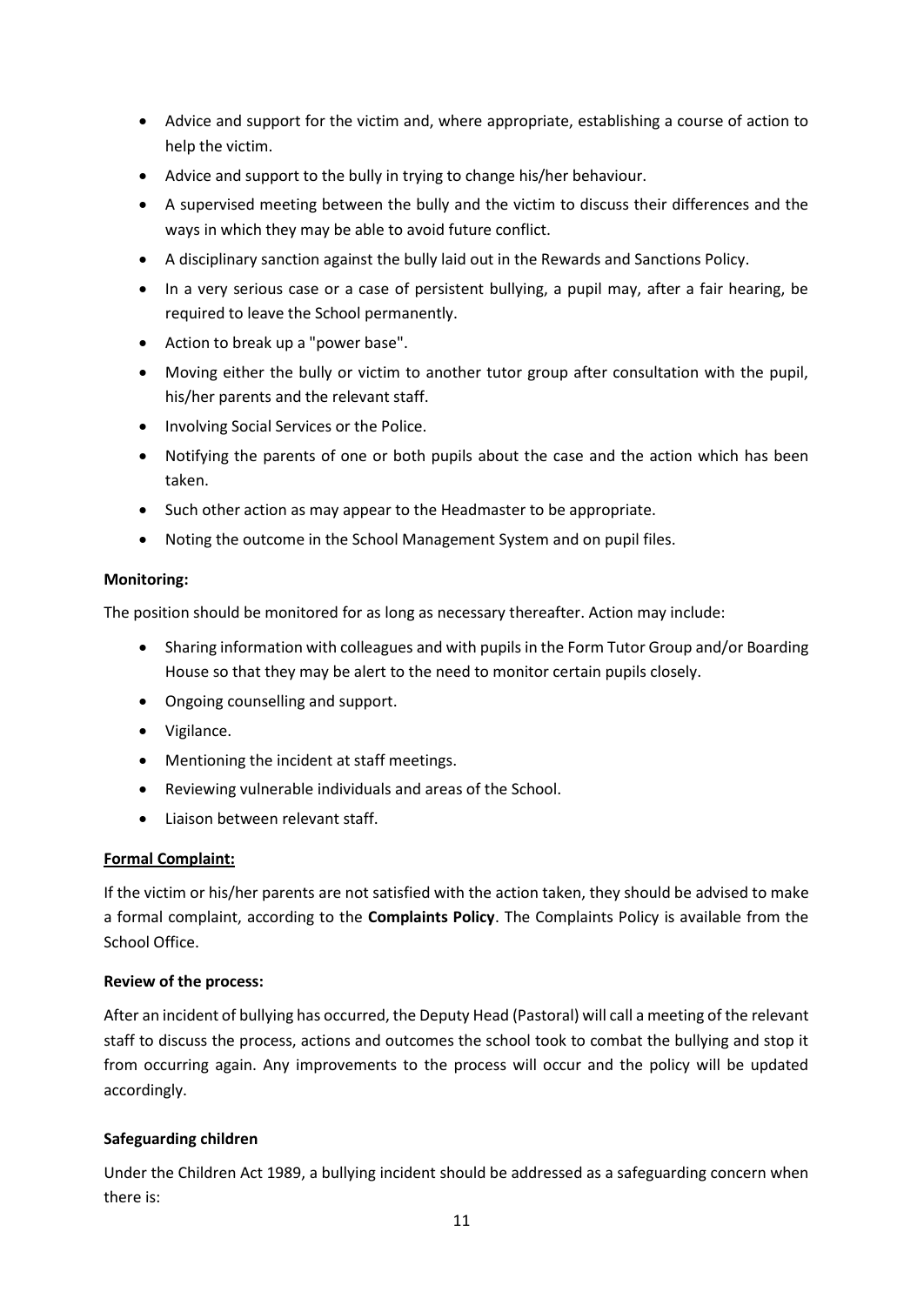"reasonable cause to suspect that a child is suffering, or is likely to suffer, significant harm".

Where this is the case, the school staff should report their concerns to their DSL as outlined by the Safeguarding Policy.

Even where safeguarding is not considered to be an issue, schools may need to draw on a range of external services to support the pupil who is experiencing bullying or to tackle any underlying issue which has contributed to a child engaging in bullying.

#### **Criminal law**

Although bullying in itself is not a specific criminal offence in the UK, it is important to bear in mind that some types of harassing or threatening behaviour – or communications – could be a criminal offence, for example under the Protection from Harassment Act 1997, the Malicious Communications Act 1988, the Communications Act 2003, and the Public Order Act 1986.

If school staff feel that an offence may have been committed, they should seek assistance from the Headmaster who may in turn refer the incident to the Police. For example, under the Malicious Communications Act 1988, it is an offence for a person to send an electronic communication to another person with the intent to cause distress or anxiety or to send an electronic communication which conveys a message which is indecent or grossly offensive, a threat, or information which is false and known or believed to be false by the sender.

#### **Bullying outside school premises**

Teachers have the power to discipline pupils for misbehaving outside the school premises "to such an extent as is reasonable". This can relate to any bullying incidents occurring anywhere off the school premises.

Where bullying outside school is reported to school staff, it should be investigated and acted on. The Headmaster should also consider whether it is appropriate to notify the Police or the anti-social behaviour coordinator in the local authority of the action taken against a pupil. If the misbehaviour could be criminal or poses a serious threat to a member of the public, the Police should always be informed.

In all cases of misbehaviour or bullying, the teacher can only discipline the pupil on school premises or elsewhere when the pupil is under the lawful control of the staff member.

# **Staff Training:**

Staff training is essential in order to combat any form of bullying. Every member of staff is required to read the Countering Bullying policy on induction and the Deputy Head (Pastoral) will ensure regular INSETs occur to help staff understand the principles of the Countering Bullying policy, legal responsibilities are known, action is defined to resolve and prevent problems and sources of support are available; where appropriate, Beeston Hall School staff will invest in specialist skills to understand the needs of their pupils, including those with special educational needs or disabilities who are often more vulnerable.